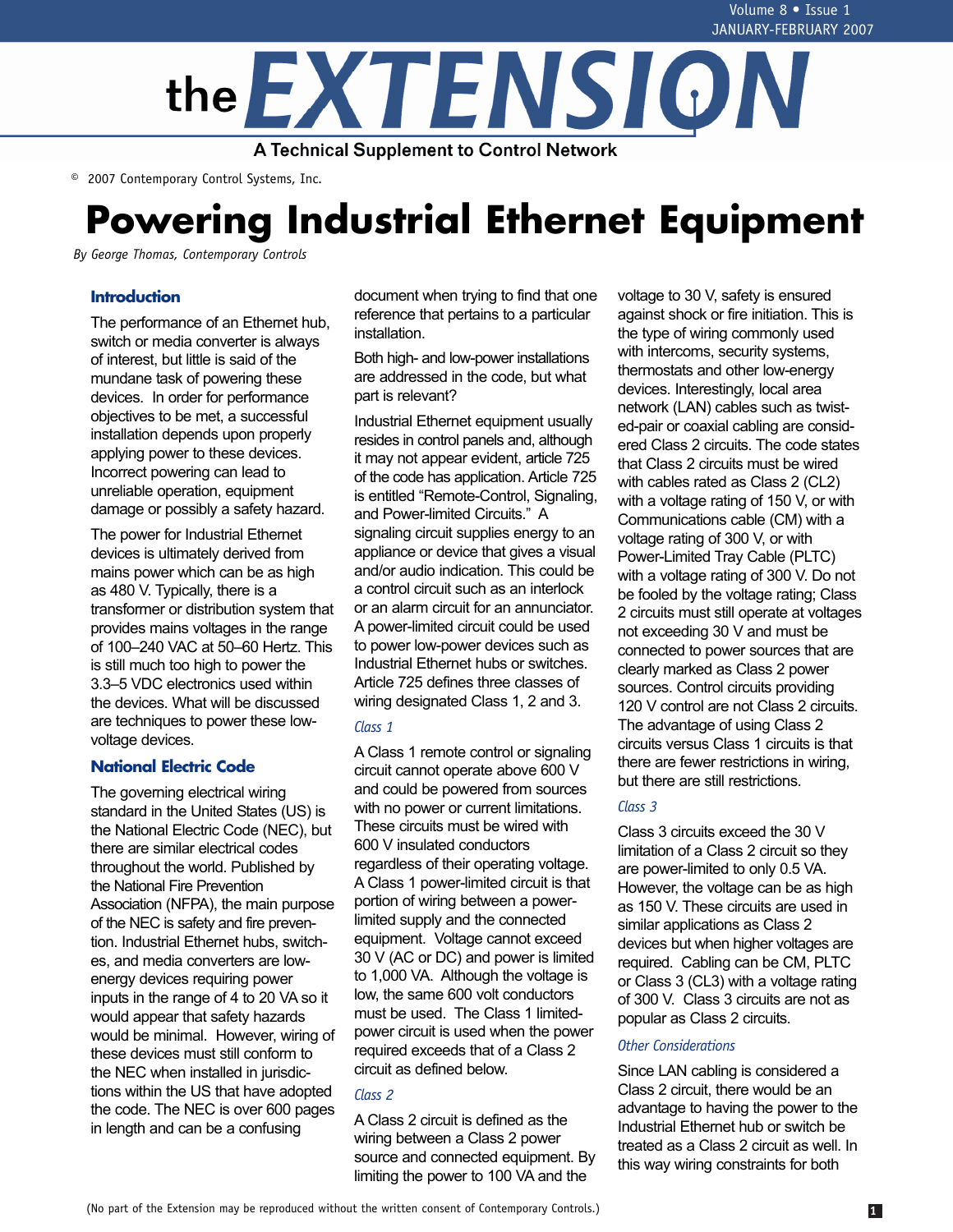power and signal would be the same. With power requirements well below the 100 VA limit, it would seem possible to use Class 2 power sources. However, if direct mains powering is preferred, Class 1 wiring restrictions apply.

# **Power Supply Design**

When we talk about power supplies we are talking about the electronics required in providing the proper operating voltages for the device while attached to some power source. Since power sources can be mains or derived from mains power, care must be exercised to ensure that the attached power supply can handle the input voltage. Power supplies can be internal or external to the device. Devices require low-voltage DC power while mains power exists at a much higher AC voltage. Therefore it is necessary to convert AC power to DC.

Power supplies can be considered as having three stages. The first stage converts the incoming AC to DC. The result is a DC voltage but with a high content of AC called ripple that needs to be filtered. The second stage is called an input filter that reduces the ripple to an acceptable level. The output of this stage is unregulated DC voltage. The final stage provides the necessary DC regulation for powering the low-voltage electronics used in the device. In the past, linear regulators were used but they were less efficient and dissipated excessive heat compared to the modern switching regulator. However, their function was the same—providing a regulated DC voltage from an unregulated DC source. The unregulated DC voltage must be sufficiently high so that the regulator can regulate over varying loads. Insufficient unregulated voltage leads to poor regulation and performance irregularities.

#### *Full- and Half-wave Rectification*

The device used to convert AC power to DC power is called a rectifier, and there are basically two types of rectifiers that can generate DC power from low voltage single phase AC source. The simplest approach is to use a half-wave rectifier as shown in



Figure 1 - Half-Wave Power Supply

Figure 1. The input capacitor charges through the diode during every positive portion of the input wave and then discharges through the regulator. Since there are both equal positive and negative portions, charging only occurs half the time which is not very efficient. The ripple content is also very high.





The second approach (Figure 2) adds another diode thereby allowing the capacitor to charge on both the positive and negative portions of the input wave. One diode conducts on the positive portion while the other conducts on the negative portion. This is called full-wave rectification but requires a center-tapped transformer. By using four diodes (Figure 3), the center-tap can be eliminated. Two diodes conduct on the positive portion while the other two conduct on the negative portion.





This is a variation of the full-wave approach. With full-wave rectification, the ripple content is reduced and the ripple frequency is doubled making filtering easier. The average DC content of a full-wave rectifier is twice that of a half-wave rectifier so there are indeed advantages to full-wave rectification at a modest cost in additional diodes.



Figure 4 - Power Supply Example

## **Power Supply Example**

Figure 4 shows a highly flexible power supply that accommodates low-voltage half-wave and fullwave AC inputs as well as lowvoltage DC inputs. By limiting the

input voltage to less than 30 V, a Class 2 power source can be used since the power supply requires only 10 VA of power. The two AC input connections are indicated with a  $\sim$ symbol instructing the installer that the two wires from the secondary of a Class 2 transformer are to be

connected here. There is no distinction between the two inputs so there is no restriction as to what secondary wire goes where. These pins are the full-wave bridge inputs. The

remaining two pins are for DC connections with the most positive DC voltage being applied at the pin with the bar symbol. The return of the DC supply is indicated by the "0vdc" symbol. You will notice that the DC input circuit is actually a half-wave AC circuit so the possibility exists for AC or DC operation. We will now take a look at the possible input configurations.

#### *DC Powered*

With the connections of Figure 5, the power supply is configured for a DC power input. The diode in the

circuit provides reverse-voltage protection. Since the power supply has its own voltage regulator, a wide range of DC input voltages is possible. The manufacturer will indicate

the acceptable range in its specifications as well as the current draw. When using a switching regulator, the lower the DC input voltage, the higher the input current. This may appear counter-intuitive, but this is the nature of switching regulators. The hub or switch electronics represents a constant power load so depending upon the efficiency of the switching regulator; the input power will also be constant. That is not the case with a linear regulator. Input current remains constant with increasing input voltage since the linear regulator absorbs the increased power input—resulting in wasted energy.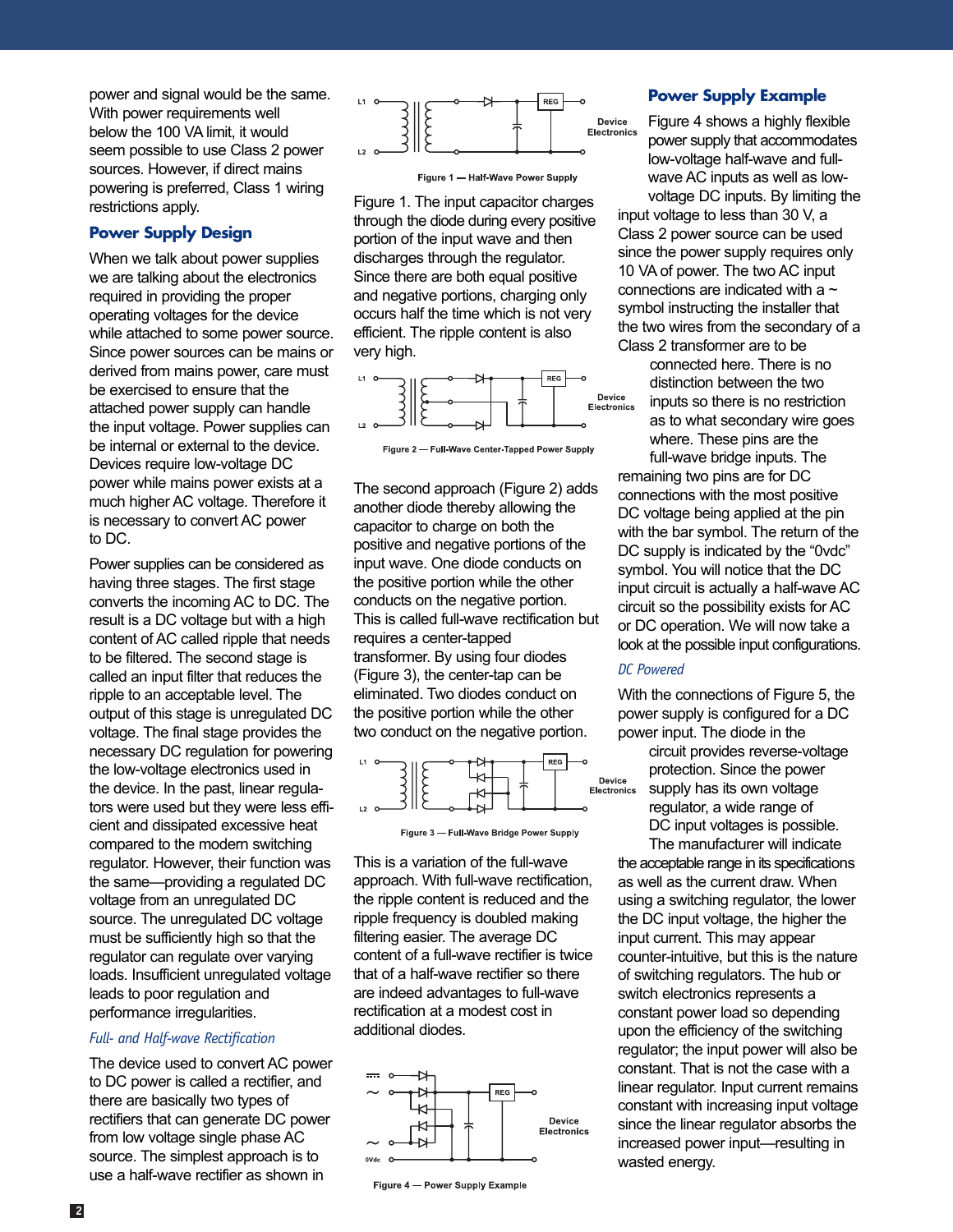

*Redundant DC Powered*

It is possible to incorporate one or more redundant DC power sources for backup purposes in case the primary source fails. However, load sharing cannot be assumed so each power source must be capable of providing adequate power in the event that the other source or sources fail. Figure 6 shows such a scheme. Either or both of the AC inputs can be used as DC inputs when the power sources are referenced to 0vdc.



However, there is a risk with this scheme since there is no reversevoltage protection on the AC inputs when referenced to 0vdc. Unlike the DC input connection, a reverse voltage on an AC input connection with respect to 0vdc results in one of the diodes in the bridge conducting to ground, effectively applying a short circuit across the power source. Either the power source will fail or the input diode will fail, so extreme care must be exercised when using AC connections for DC backup schemes. Class 2 power sources usually have internal fuses that cannot be reset if they blow.

#### *AC Powered*

The two AC inputs are reserved for the secondary of a Class 2 transformer which then feeds a fullwave bridge as shown in Figure 7.



A full-wave bridge is used since center-tapped Class 2 transformers are not common. With full-wave rectification, a wide range of AC voltages is possible. Although 24 VAC is the most common, a 12 VAC transformer could work just as well, depending upon the power supply specification. Notice that the two AC input pins are above 0vdc and that the transformer's secondary must be floated. A floating output means that the output is not referenced to ground. This will become an important issue when we want to share transformer power with other devices. For now, assume that one transformer is required for each device when using the two AC input connections.

#### *AC Powered with Battery Backup*

It is possible to have two potential power sources—one AC and one DC connected at the same time. The DC source could be a battery or simply a DC supply from a redundant power system. Figure 8 shows the connection. This scheme could be tricky to implement since the battery voltage, under charge, must be below the AC voltage level otherwise the battery would be powering the device all the time. The only way to know





what power source is actually powering the device is to measure the current to the DC input. If it is zero, then the AC source is doing all the work. When the AC source is removed, the battery voltage must be at a sufficient level to power the device on its own. Notice that there is no provision for charging the battery while in standby mode. This must be handled by the external backup system.

#### **Sharing Power Sources**

The above wiring examples all show the use of a dedicated Class 2 power source powering one Industrial Ethernet device.

You will notice that when consumer Ethernet equipment or PC accessories for the home are purchased, they come with a receptacle-mounted Class 2 power supply that is mains powered through the receptacle. These devices are sometimes called "wall warts" since they are unsightly devices that extend from the wall in a room. To use such a device in a control panel could be awkward in both appearance and utility. For example, what if there is no mains power in the control panel except low-voltage AC or DC voltage? How would we power the device then? What if we have ten Industrial Ethernet devices to power in one control panel, where would we find the space to mount ten external power sources? The best way is to share the same power source that is used to power the other control equipment within the panel.

For DC applications, there are probably few issues. Referring to our power supply example, a common connection on the supply is marked 0vdc. This means that it is the reference point, common point, or ground connection for the device. However, do not assume it is connected to chassis or earth. It is

> simply the DC reference point for the internal low-voltage electronics used in the device. Therefore when connecting multiple devices to the same DC supply, make sure that the most negative connection

on the DC supply connects to 0vdc and the most positive connects to the DC input. Also make sure that the DC power source's voltage is within the range of all devices being powered. The next step is to ensure that the total input current draw for each powered device does not exceed the capability of the DC power source or the limits of a Class 2 circuit. It is advisable to limit the total current draw to no more than 80% of the power supply's maximum capability.